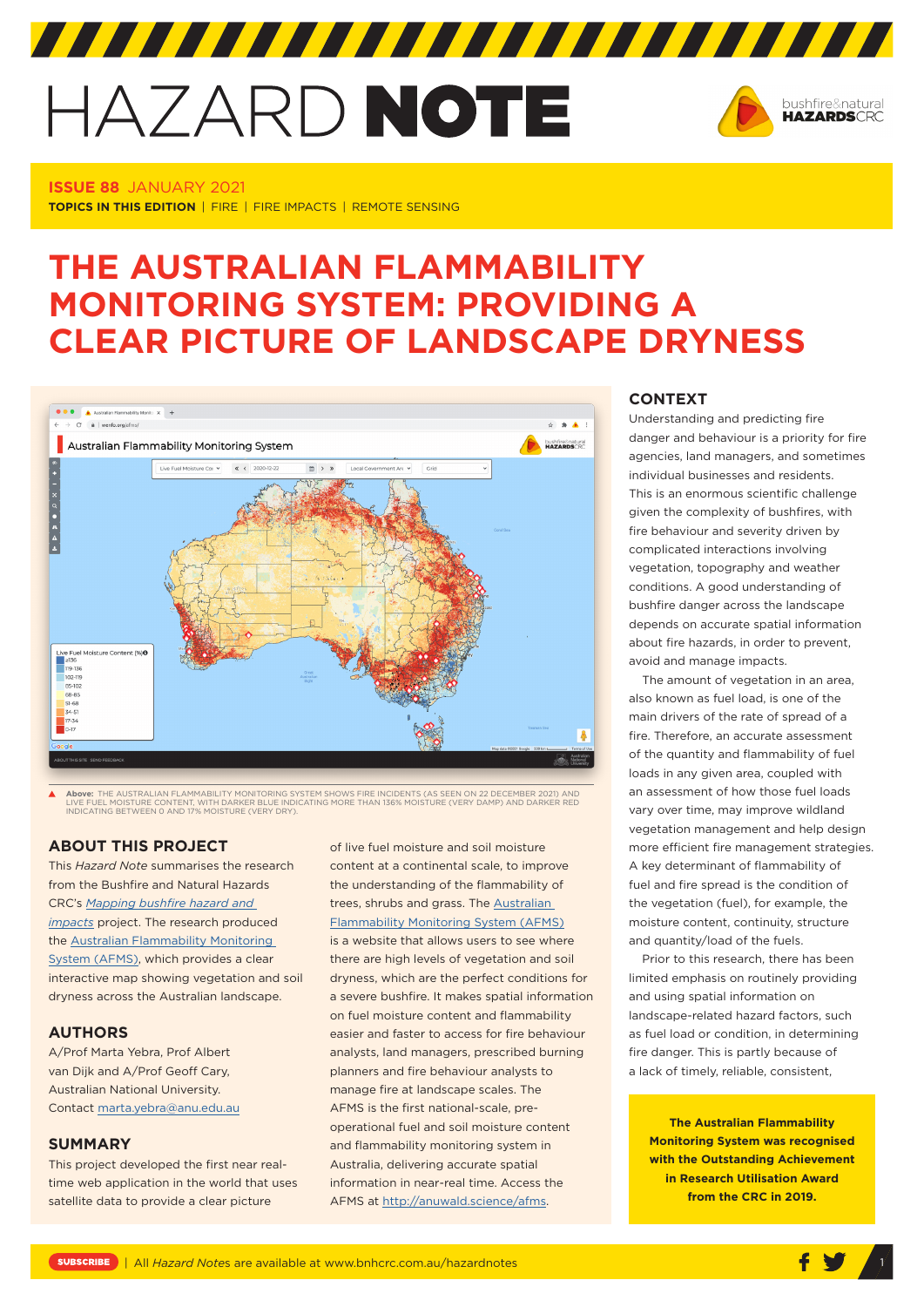

accurate and long-term information. This project developed, tested and refined different methods to produce accurate spatial information on fuel condition and fire danger. The resulting technology is crucial for planners, land managers and emergency services. It supports a wide range of fire risk management and response activities, such as prescribed burning, pre-positioning firefighting resources and, in the long-term, informing enhancements to the ne[w](https://www.bnhcrc.com.au/research/firedangerratings)  [Australian Fire Danger Rating System](https://www.bnhcrc.com.au/research/firedangerratings).

### **BUSHFIRE AND NATURAL HAZARDS CRC RESEARCH**

**Phase One: testing the methods**  In the first phase of the research, between 2014 and 2017, researchers investigated several different methods of mapping flammability. These methods were categorised as either 'in-field' or 'national-scale':

- 'In-field' mapping methods included on-ground networks of field sensors and ground-based Light Detection and Ranging (LiDAR) laser scanning. These data sources provide detailed information about the height, cover and density of different overstorey and understorey plant layers, at a plot scale of metres to hectares. While these data are often more accurate and spatially concentrated, this approach is costly to develop and maintain.
- 'National-scale' methods are generally derived from existing satellite imagery and other spatial data, and measure things like fuel moisture content and soil moisture content. Although these sources provide slightly less accurate data than the in-field methods, they are often much cheaper to implement and use in near-real time. Researchers developed two national-scale methods for the purposes of this project – the AFMS and the High-resolution Fire Risk and Impact (HiFRI) framework. The HiFRI produces an unprecedented level of detail and accuracy when estimating fuel condition.

Researchers then compared the relevance and value of all these methods for their practical feasibility and costs of use – depending on spatial resolution, accuracy, operational availability, and resources required for data acquisition, processing and interpretation. Where appropriate, the information was developed so it could be used as an input into the current Fire Danger Rating system or fuel classification systems suitable for end-users.

National-scale methods were found to represent the best return on investment and generated greater interest among end-users, therefore having greater utilisation potential. This became the focus of the second phase of the project.

#### **Phase Two: refining the Australian Flammability Monitoring System**

The second phase of this research, between 2017 and 2020, focused on ensuring that the AFMS – the preferred nationalscale method – was refined and adopted by end-users. Together with end-users, researchers identified improvements that could be made to the AFMS that would help overcome any constraints.

The AFMS provides the first Australiawide product of flammability from satellite estimates of live fuel moisture content (Yebra et al. 2018). The flammability index was adjusted using a continuous logistic probability model between fire occurrence and live fuel moisture content. Researchers evaluated the feasibility and relative benefits of using different satellite sources, and worked with Geoscience Australia to develop high-resolution datasets and a proof-of-concept code that computes products using satellite data at a grid resolution of 20 metres giving detailed information of topography driven fuel moisture content (FMC) differentials.

While live fuel moisture content is important when assessing flammability, this research also considers the roles of other important factors, such as fire weather, dead fuel moisture content, fuel load and ignition. The result is a comprehensive characterisation of flammability, providing a more observationbased assessment (van Dijk et al 2019).

#### **RESEARCH FINDINGS The Australian Flammability Monitoring System**

In response to the needs expressed by end-users, researchers developed and refined the AFMS – an experimental, operational, near-real-time flammability data service. The AFMS can be accessed at http://anuwald.science/afms.

The prototype system is the first web application in the world that uses satellite data to provide a clear picture of fuel and soil moisture content and flammability at a continental scale. See the figure on page 1 for an example of the system map. It shows where there are high levels of vegetation and soil dryness, which are the perfect

conditions for a severe bushfire. It makes spatial information on fuel moisture content and flammability easier and faster to access. Specifically, the AFMS provides easier

and faster access to spatial information on:

- live fuel moisture content, in kg water per kg dry matter
- uncertainty in the fuel moisture content values, in the same units
- a flammability index, providing a relative measure of fuel flammability between 0 (low flammability) and 1 (maximum flammability)
- soil moisture content near the surface (0-10cm), in m3 water per m3 soil volume
- soil moisture content in shallow soil (10-35cm), in the same units.

When using the AFMS, different filters and settings give users (such as emergency services and land management agencies) a new way to evaluate the risk of a bushfire occurring in certain areas, based on the dryness of the soil and fuels, and the flammability of vegetation. It also offers flexibility to incorporate other relevant spatial information that might be currently available, for example, fire weather or grassland curing or predicting the likely state of fuels in the near future (fuel loads, dead FMC).

#### **Light Detection and Ranging (LiDAR) technology**

LiDAR technology, although a mature product that is readily available, was found to be insufficient for fuel mapping as it lacks standardised data specifications and processing methods. Researchers reviewed the technology and developed a specification for deriving analogues of the overall fuel hazard from LiDAR. This was applied to an ACT LiDAR dataset to produce spatially explicit fuel maps at resolutions of 2m, 5m and 25m – the 25m maps were found to be easiest to use, with resolutions suitable for operational use.

Researchers also identified several priority areas for research and development of LiDAR, to achieve more cost-effective and successful use for fire management, including the development of standardised methods for fuel mapping, validation of these methods using field measurements, and investigation of full-waveform LiDAR as a promising alternative to current LiDAR methods.

#### **A High-resolution Fire Risk and Impact (HiFRI) framework**

Researchers developed a framework (model-data fusion) to provide estimates on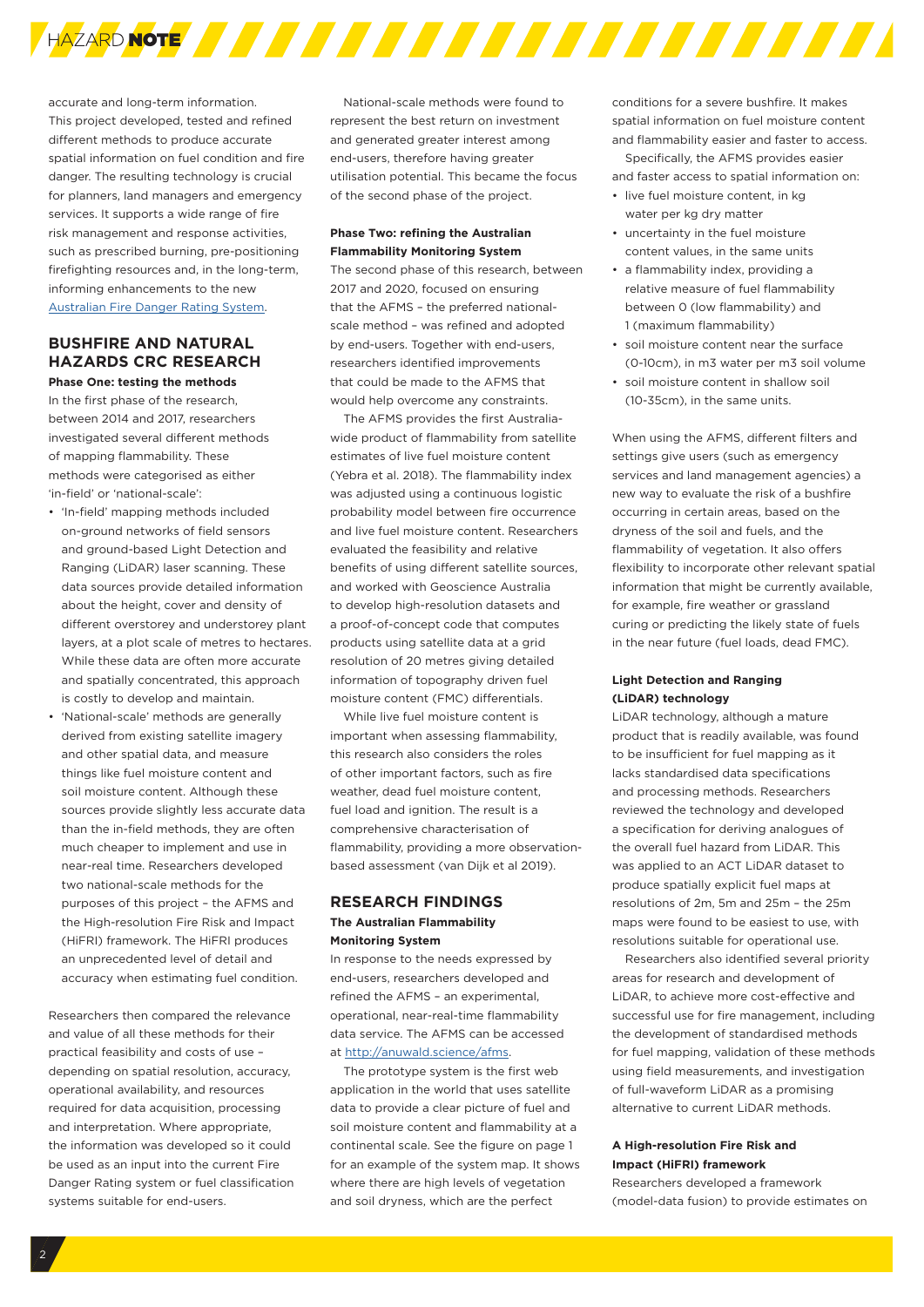

historic fire impacts on landscape, as well as real-time estimates of current fuel loads and flammability. They applied this framework to a case study of data for the western ACT between 2000 and 2010 (including native forests, plantations and grasslands), to analyse the value of different airborne and remote sensing observations. Results showed that the framework is capable of producing accurate estimates of the impacts of fire on water and carbon balance variables (such as transpiration, evaporation, photosynthesis etc), and that these balances are impacted by solar irradiance and vegetation regrowth.

#### **In pursuit of more comprehensive fire danger ratings**

Researchers developed an objective and observation-based approach to fire danger assessment that considers spatial data on the occurrence of actual fires, as well as of fire factors that are already produced every day in Australia. This project's methodology could be used to incorporate new fire danger predictors into the current system. Evidence was provided that suggests the current Forest Fire Danger Index could be improved by the use of either a model-based precipitation index or a soil moisture satellite measurement – both of which would more accurately estimate soil moisture than the current method (Keetch-Bryam Drought Index).

#### **HOW IS THIS RESEARCH BEING USED?**

The AFMS is currently in its test-use phase and has gained a lot of national and international interest. Several key emergency services and land management agencies have been using the AFMS to make informed decisions about where a fire may ignite and spread, and what areas should be prioritised when sending resources and equipment to fight fires. These include the NSW Rural Fire Service, the NSW National Parks and Wildlife Service, the ACT Parks and Conservation Service, the Department of Defence, South Australia's Department for Environment and Water, Queensland Fire and Emergency Services and the Tasmania Parks and Wildlife Service. A/Prof Marta Yebra worked alongside the NSW RFS at their headquarters in November 2019 during a peak fire danger period, providing data to assist the RFS make informed decisions about where fires may spread, and what areas should be prioritised when sending resources and equipment.

Fire managers are using the system to understand when parts of the Australian



 $\blacktriangle$ **Figure 1:** ILLUSTRATION OF THE HIFRI FRAMEWORK. THE GREEN COMPONENTS WERE NOT INTEGRATED INTO THE OPERATIONAL MODEL.

landscape are either not going to burn, burn in a way that will allow them to control a fire, or are so dry that if a fire starts it will become very dangerous and difficult to control.

During the 2019/20 bushfire season (between November 2019 and February 2020), the AFMS received around 1,500 visits from users in nearly all states, which averages around 15 sessions per day during that time, with sessions averaging six minutes. Key users were the NSW Rural Fire Service and NSW National Parks and Wildlife Service, highlighting how beneficial this tool is for both fire agencies and land management agencies.

The AFMS is now being used as part of preseason planning, when fire agencies and land management departments formulate their seasonal outlook for fire and map at-risk areas. It is also being used in prescribed burn planning, particularly in mountainous locations where flammability changes depending on the terrain.

The AFMS and its algorithms have also been used in Europe, South Africa,

Argentina, the United States and China, including being implemented in the emissions assessment and smokedispersion module of the European Commission's Forest Fire Information System. This provides the Commission and the European Parliament with updated and reliable information about bushfires.

#### **FUTURE DIRECTIONS**

In the future, the AFMS website will be hosted by Geoscience Australia, as well as integrating near-real-time soil moisture information through the JULES-based Australian Soil Moisture Information System (JASMIN). JASMIN estimates soil moisture on four soil layers over the top three meters of soil, and takes into account the effect of different vegetation types, root depth, stomatal resistance and spatially varying soil texture.

The research team are conducting ongoing tests of the AFMS to identify where it can be further used by fire managers and the community. The findings are being



**Figure 2:** CURRENT AND POTENTIAL USES OF THE AFMS IN FIRE MANAGEMENT.